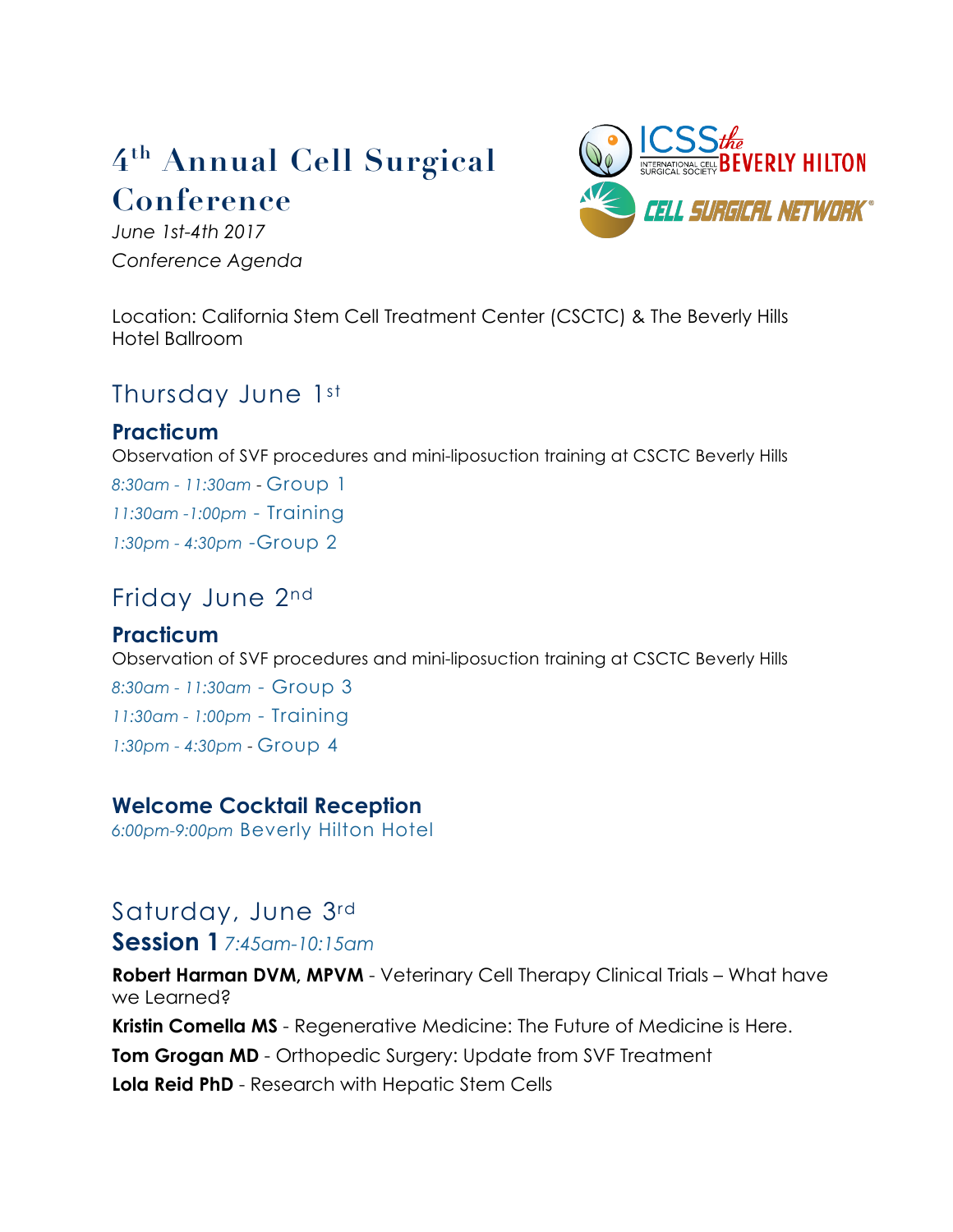**Hazem Barmada MD** - In Deployment of SVF for Renal Failure, What Else Can and Should We do to Optimize Our Treatment and Improve Our Outcomes? A Personal Perspective Based on a Pilot Study Over the Past 2 Years.

**Hee Young Lee MD** - The Future of Stem Cells - Storing and Culturing in a Clinical Setting

#### **Break** *10:15am-10:35am*

#### **Session 2** *10:45am-12:30pm*

**Keith March MD, PhD** - TBD

**Bill Johnson MD** - The Effect of Stromal Vascular Fraction Therapy on Spirometry Testing in Chronic Obstructive Pulmonary Disease: A Pilot Study

**David Mills PhD** - 3D Printing, Stem Cells and Regenerative Medicine

**Nathan Bryan PhD** - Nitric Oxide is Required for Stem Cell Mobilization and Differentiation

**Dan Bongino** - SVF Patient Perspective from a Former Secret Service Agent

### **Lunch** *12:30pm-1:30pm*

# **Session 3** *1:45pm-4:00pm*

**Chris Duma MD** - Intracerebroventricular SVF injection for Neurological Disorders Though an Implanted Reservoir. 3-Year Follow-Up in 30 Patients

**Aladar Szalay PhD** - Selection of Adipose Tissue Derived Stem Cells for Immune Protection and Amplification of Live Tumor Vaccines in Patients with Advanced **Cancer** 

**Ahmed Al Qahtani PhD** - Growth Factors: Harnessing Healing Power, From Restoration to rejuvenation

**Bulent Cihantimur MD** - Use of Adipose Derived Stem Cells in Hair Transplantation

**Joel Singer MD** - Recent Experience in treatment of Post Lyme Neuropathy, ALS and PLS with Non-Expanded Intrathecal SVF

**Bob Jackson MD** - Effect of Stromal Vascular Fration on patient with Multiple Sclerosis

**Elliot Lander MD** - Changing Regenerative Medicine with the Cryopreservation and Expansion of Autologous Stem Cells

**Gala Dinner in support of the International Cell Surgical Society**  *7:00pm-12:00am*